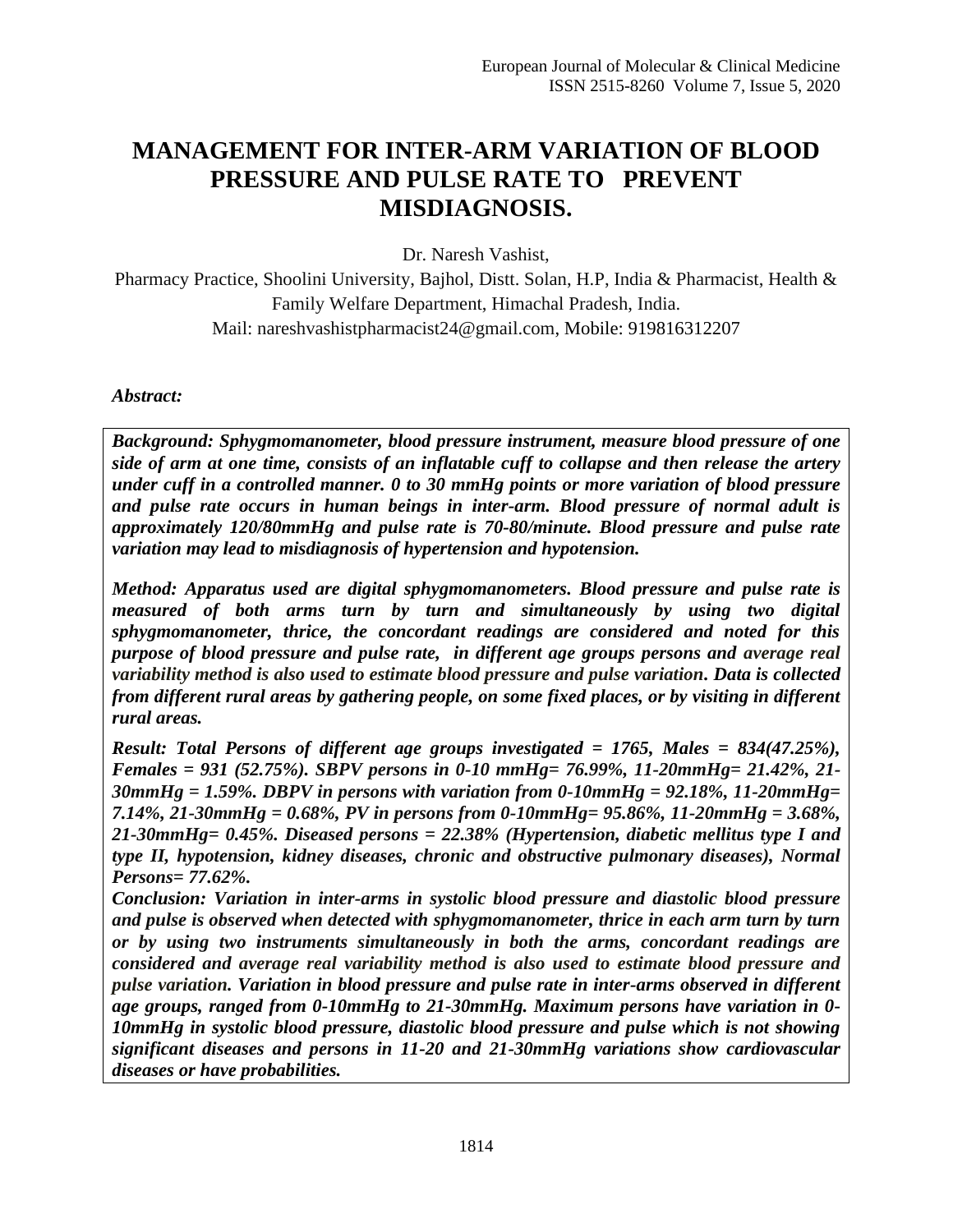## *Keywords: Digital sphygmomanometer, systolic blood pressure, diastolic blood pressure, pulse rate, cardiovascular diseases.*

#### **Introduction:**

Sphygmomanometer is blood pressure instrument used for measurement of the blood pressure of one side of the arm at one time, consists of an inflatable cuff to collapse and then release the artery under the cuff in a controlled manner.<sup>1</sup> It may be manual and digital, manual is used in conjunction with a stethoscope whereas digital without any conjunction. In normal human adults, the blood pressure is approximately  $120/80$  mmHg.<sup>2</sup> Pulse pressure is due to cardiac output which is difference between measured systolic and diastolic blood pressure. To avoid under diagnosis of the hypertension or hypotension, blood pressure and pulse rate of both arms have to be measured.<sup>3</sup> The misdiagnosis of hypertension and hypotension can be prevented by measuring the blood pressure and pulse rate of inter-arms. <sup>4</sup> The new clinical guideline for hypertension from the National Institute for Health and clinical Excellence considers less than 10mmHg interarm difference as normal and attributes more than 20 mm Hg to underlying vascular disease.<sup>5</sup> An inter-arm difference in blood pressure of 10-20 mm Hg, suggesting 15% of the population with hypertension.<sup>6</sup> The recent European Guideline on Hypertension gives a more precise description of this by stating that in the event of a significant (>10 mmHg) and consistent Systolic Blood Pressure difference in inter-arm, the arm with the higher Blood Pressure values should be used.<sup>7</sup> Blood pressure variability and pulse variation represent a strong and independent risk factor for cardiovascular diseases<sup>8,9</sup> and it also represent the hypertensionrelated mortality and morbadity<sup>10</sup>. Blood pressure variation may lead to the damage of the target organs like blood vessels, kidneys and heart.<sup>11,12</sup> Variation of blood pressure and pulse variation influences autonomic, neural, humoral, vascular and environmental mechanisms.<sup>13</sup> Average real variability method is common method to estimate blood pressure variation which is average of the absolute differences between consecutive blood pressure readings<sup>14</sup>. Coefficient of variation is another parameter which is the standard deviation divided by the corresponding mean<sup>15</sup>. Majority of studies on blood pressure variation and pulse variation have focused on the results of 24-hours ambulatory blood pressure monitoring. Dynamic factors like drug related, behavioral, environmental and dependent on cardiovascular regulatory mechanisms show the complex interactions in fluctuation of blood pressure $^{16, 17}$ .

#### **Material and Method:**

Apparatus used are digital sphygmomanometers. Blood pressure and pulse rate is measured of both arms turn by turn and simultaneously by using two digital sphygmomanometer, thrice, the concordant readings are considered and noted for this purpose of blood pressure and pulse rate, in different age groups persons and average real variability method is also used to estimate blood pressure and pulse variation. Data is collected from different rural areas by gathering the people, on some fixed places, or by visiting in different rural areas by following the COVID-19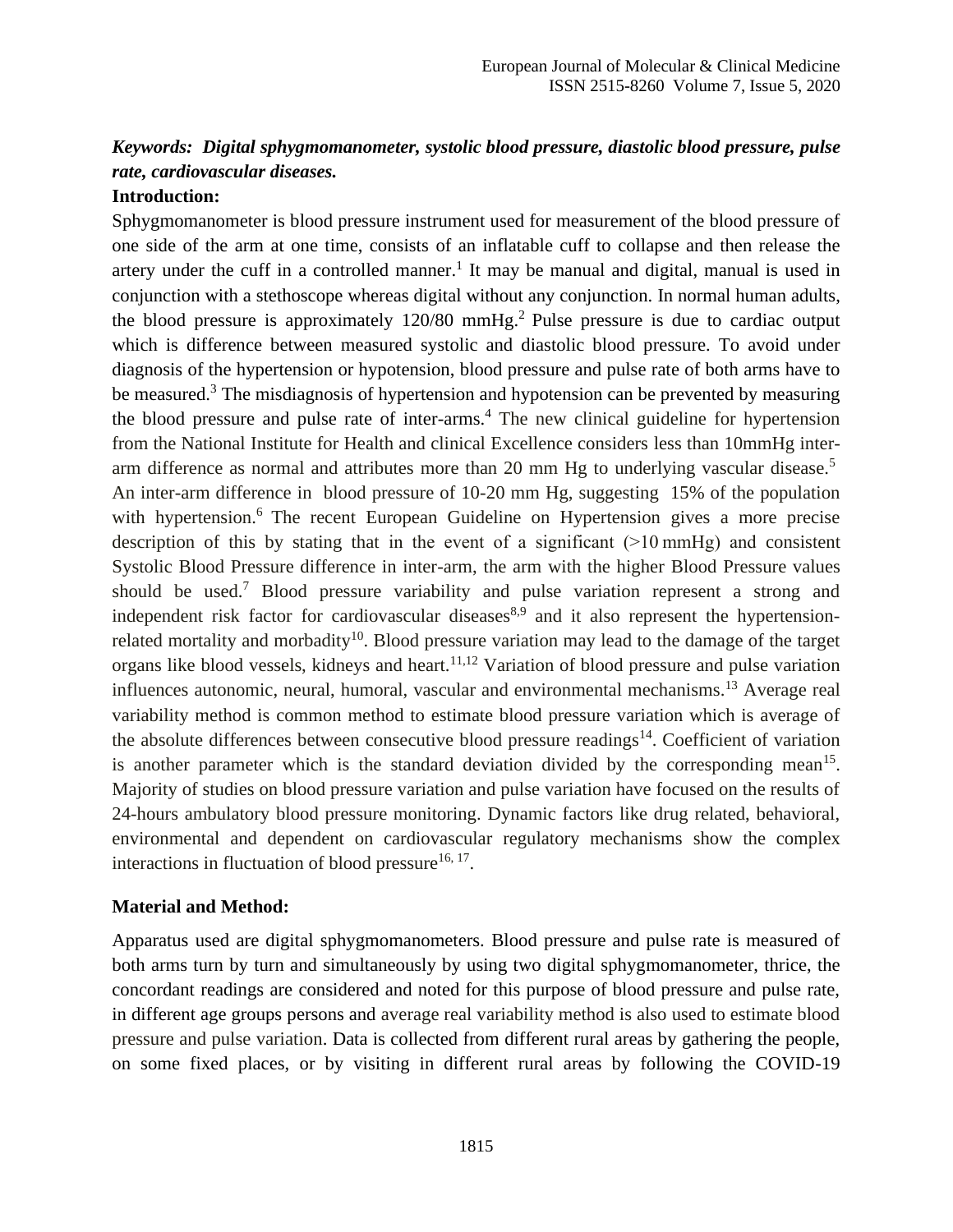governments' guidelines and the verbal consents are taken. The cuff is tied in the upper region, about 2-3cm above from elbow, of the arms and the instrument is put on the level of the chest.

#### **Result:**

Total Persons of different age groups investigated  $= 1765$ , Males  $= 834(47.25\%)$ , Females  $= 931$ (52.75%). SBPV persons in 0-10 mmHg= 76.99%, 11-20mmHg= 21.42%, 21-30mmHg = 1.59%. DBPV in persons with variation from 0-10mmHg = 92.18%, 11-20mmHg= 7.14%, 21- 30mmHg = 0.68%, PV in persons from 0-10mmHg= 95.86%, 11-20mmHg = 3.68%, 21- 30mmHg= 0.45%. Diseased persons = 22.38% (Hypertension, diabetic mellitus type I and type II, hypotension, kidney diseases, chronic and obstructive pulmonary diseases), Normal Persons= 77.62%.

### **Discussion:**

Total persons whose blood pressures and pulse rates are detected with the help of digital sphygmomanometer are 1765 out of which 834 (47.25%) are males and 931(52.75%) are females, in different age groups. The normal persons are 1370 (77.62%) and the diseased persons are 395 (22.38%) which are suffering from hypertension, diabetes and hypertension with diabetes. Systolic blood pressure variation (SBPV) persons in the range 0-10 mmHg is 1359, in 11-20mmHg is 378 and in 21-30 mmHg is 28. The diastolic blood pressure variations (DBPV) in the range 0-10mmHg is in 1627, in 11-20mmHg is in 126 and 21-30 mmHg in 12. The pulse variation (PV) in the range 0-10mmHg is in 1692, in 11-20 mmHg is in 65 and 21-30 mmHg is in 8.Various diseases significantly influence the increase in Blood Pressure that an inter-arm Systolic Blood Pressure difference is common and associated with a significant increased risk for future cardiovascular events, even inter-arm difference is modest. The variation in blood pressure may occur in different age groups. Maximum variation occurs in mid-aged people as these people suffer with cardiovascular diseases more as compare to other age grouped persons.

### **Management:**

- a. It is recommended that digital sphygmomanometer should be made for measurement of the blood pressure of inter-arms on the same time to avoid the error of variation of blood pressure and pulse rate. The accuracy of the readings is detected. The apparatus may have two cuffs to tie both sides of arms and should be attached to a single instrument. The readings of blood pressure and pulse, on the monitor, should be different for both arms with one conclusive reading on the screen. The conclusive reading of blood pressure and pulse rate should be considered for the diagnoses for hypertension or hypotension. There is need of amendments in the existing sphygmomanometers. In case of digital automatic blood pressure instruments, the readings may be detected on the monitor easily but in case of non-digital instruments where stethoscope is requisite for the measurement of the blood pressure problems may be arisen to manage the measurement of the blood pressure by using the cuff in both the arms.
- b. Concordant readings of blood pressure are considered of inter-arms to avoid the misdiagnosis.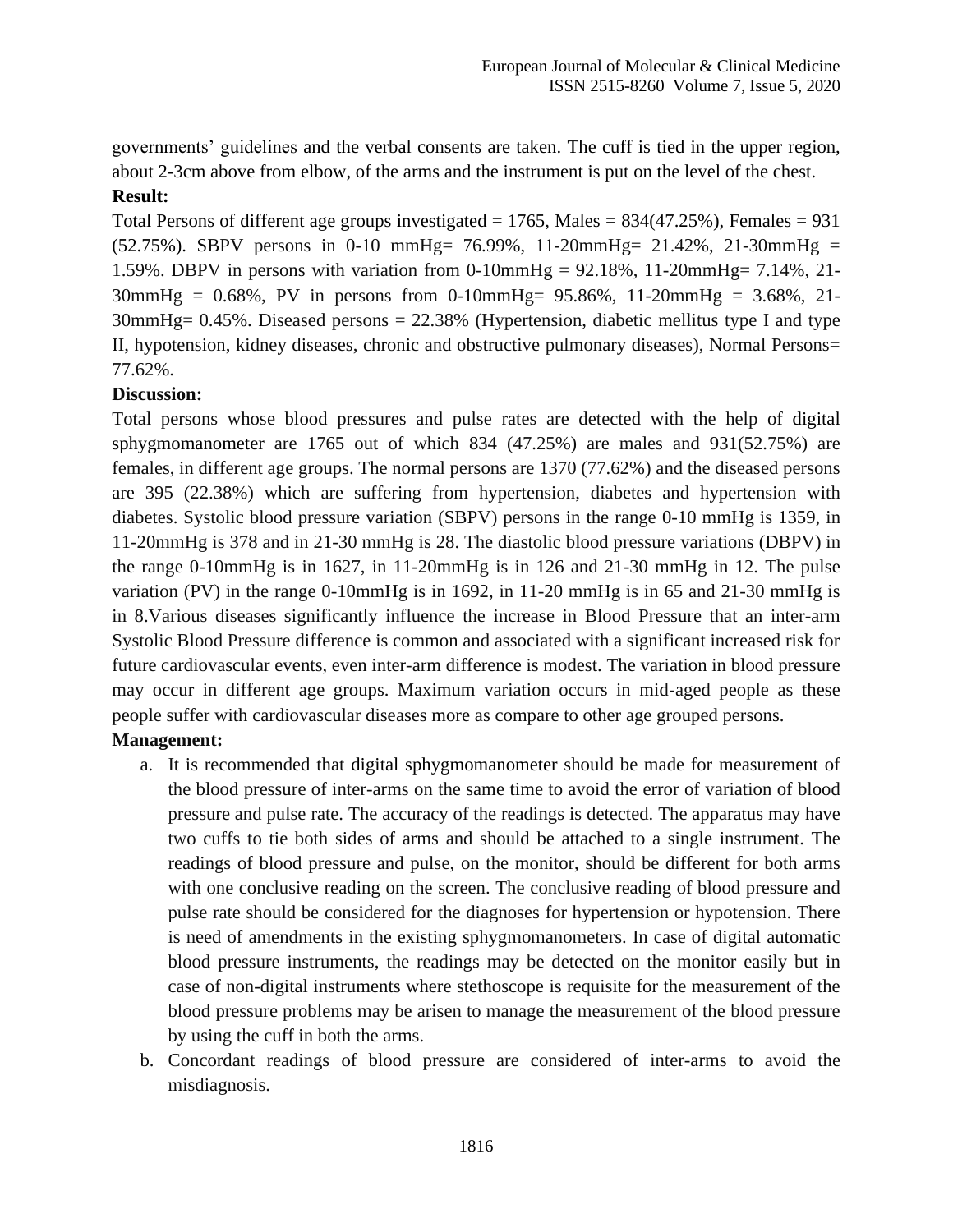- c. Average of the absolute differences between consecutive blood pressure readings is called Average Real Variability method which is the advantage of taking into account the temporal order of blood pressure measurements and therefore the blood pressure time series variability.
- d. Coefficient of variation is another method, which is the standard deviation divided by the corresponding mean.
- e. With the intention to quantify the extreme of blood pressure excursions, to calculate the difference between maximum and minimum blood pressure values, which has the advantage of being independent from the mean.
- f. The results of 24-hour ambulatory blood pressure monitoring are considered to avoid blood pressure variation.

### **Conclusions:**

The variation in inter-arms in systolic blood pressure and diastolic blood pressure and pulse is observed when detected with digital sphygmomanometer, thrice in each arm turn by turn and by using two instruments simultaneously in both the arms, concordant readings are considered and average real variability method is also used to estimate blood pressure and pulse variation. Variation in blood pressure and pulse rate in inter-arms observed in different age groups from 0- 10mmHg to 21-30mmHg. More variation may show the cardiovascular disease in individual. 77.62% persons are normal whereas 22.38% are suffering with hypertension, diabetes, hypertension with diabetes and hypotension, cancer, kidney diseases etc. Maximum persons have variation in 0-10mmHg in systolic blood pressure, diastolic blood pressure and pulse which is not showing significant diseases and persons in 21-30mmHg variations, cardiovascular diseases or have probabilities. The management of variation may be done by using digital sphygmomanometer which should have two cuffs to tie in both arms and one conclusive reading should be generated.

### **Conflict of interest:**

No conflict of interest.

## **Source of Funding:**

Self.

### **Ethical Clearance:**

No experiment has been done on any animal or human beings. This manuscript is ethically clear. **References:**

- 1. Booth, J (1977). "A short history of blood pressure measurement". Proceedings of the Royal Society of Medicines. 70(11):793-9. Doi: 10.1177/003591577707001112. PMC 1543468. PMID 341169.
- 2. NCD Risk Factor Collaboration (NCD-RisC) (January 2017). "Worldwide trends in blood pressure from 1975 to 2015: a pooled analysis of 1479 population-based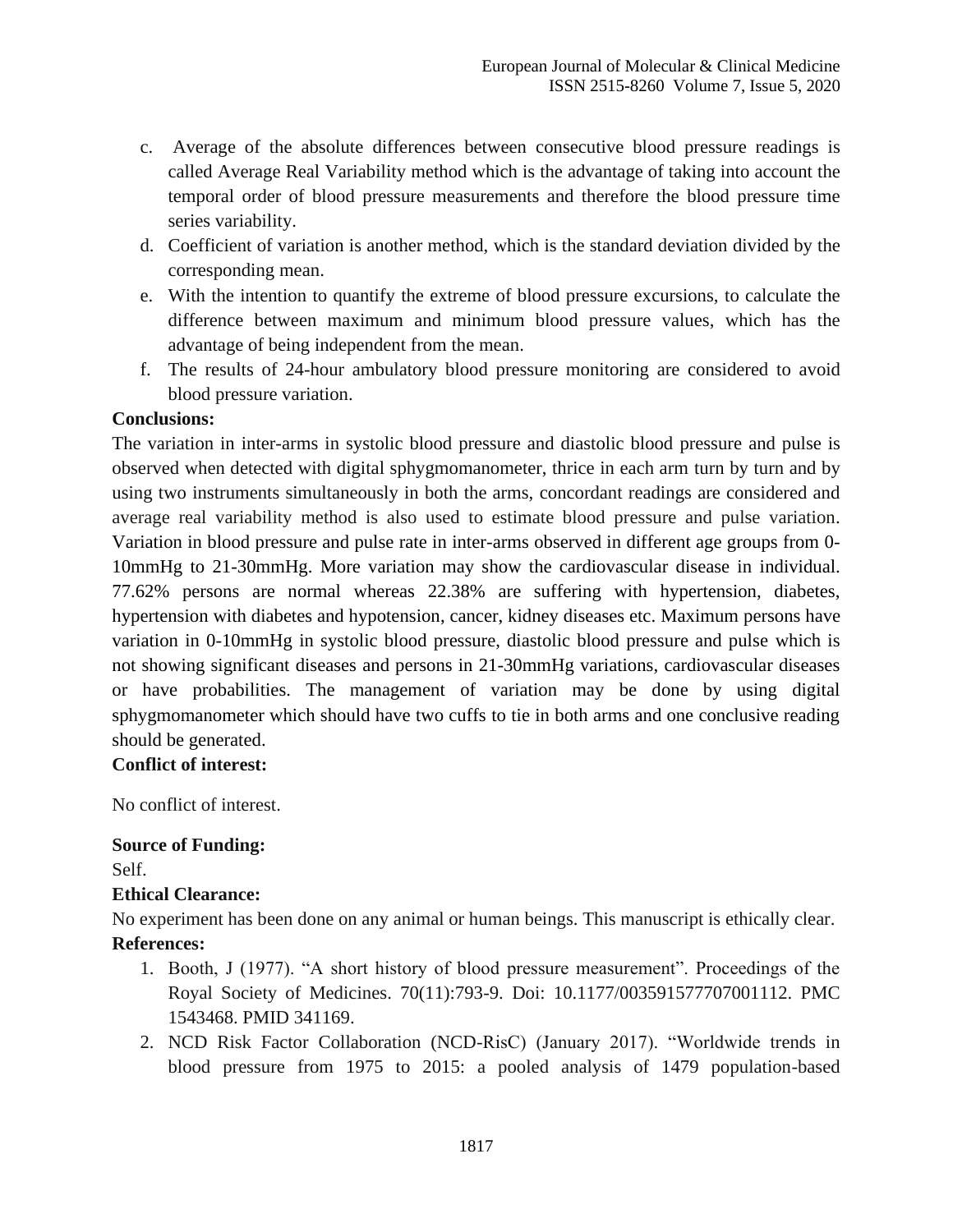measurement studies with 19.1 million participants". The Lancet. 389 (10064): 37-55. doi: 10.1016/S0140-6736(16)31919-5 PMC 5220163. PMID 27863813.

- 3. Lane D, Beevers M, Barnes N, Bourne J, John A, Malins S, et al. Inter-arm differences in blood pressure: when are they clinically significant? J Hypertens. 2002:20(6):1089-95. [PubMed] [Google Scholar].
- 4. Cassidy P, Jones K. A study of inter-arm blood pressure differences in primary care. J Hum Hypertens. 2001:15:519-22. [PubMed] [Google Scholar]
- 5. National Institute for Health and Clinical Excellence. Hypertention: the clinical management of primary hypertention in adults, CG127. NICE, 2011. Google Scholar.
- 6. Clark CE, Campbell JL, Evans PH, Millward A. Prevalence and clinical implications of the inter-arm blood pressure difference: a systematic review. J Hum Hypertens 2006:20:923-31. Cross Ref: PubMed,Web of Science, Google Scholar.
- 7. Mancia, R Fagard, K. Narkiewicz et al., "The Task Force for the management of arterial hypertension of the European Society of Hypertension (ESH) and of the European Society of Cardiology (ESC). 2013 ESH/ESC Guideline for the management of arterial hypertension," Journal of Hypertension, vol. 31, pp.1281-1357, 2013. View at Publisher. View at Google Scholar.
- 8. Stevens SL, Wood S, Koshiaris C, et al. Blood pressure variability and cardiovascular diseases: systematic review and meta-analysis. BMJ 2016;354:i4098. [PMC free article] [PubMed] [Google Scholar].
- 9. Bjorklund K, Lind L, Zethelius B, et al. Prognostic significance of 24-h ambulatory blood pressure characterstics for cardiovascular morbidity in a population of elderly men. J Hypertens 2004;22:1691-7. [PubMed] [Google Scholar].
- 10. Kikuya M, Hozawa A, Ohokubo T, et al. Prognostic significance of blood pressure and heart rate variabilities: the Ohasama study. Hypertension 2000;36:901-6. [PubMed] [Google Scholar]
- 11. Li CL1, Liu R, Wang JR, et al. Relationship between blood pressure variability and target organ damage in elderly patients. EurRevMedPharmacolSci2017;21:5451-5 [PubMed] [Google Scholar]
- 12. Sega R, Corrao G, Bombelli M, et al. Blood pressure variability and organ damage in a general population: results from the PAMELA study (Pressioni Arteriose Monitorate E Loro Associazioni). Hypertension 2002;39:710-4. [PubMed] [Google Scholar]
- 13. Zhang Y, Agnoletti D, Blacher J. Safar ME Blood pressure variability in relation to autonomic nervous system dysregulation: the X-CELLENT study. Hypertens Res 2012;35:399-403. [PubMed] [Google Scholar].
- 14. Mena LJ, Felix VG, Melgarejo JD, et al. 24-hour blood pressure variability assessed by average real variability:a systematic review and meta-analysis. J Am Heart Assoc 2017; 6:e006895. [PubMed] [PMC free article] [Google Scholar]